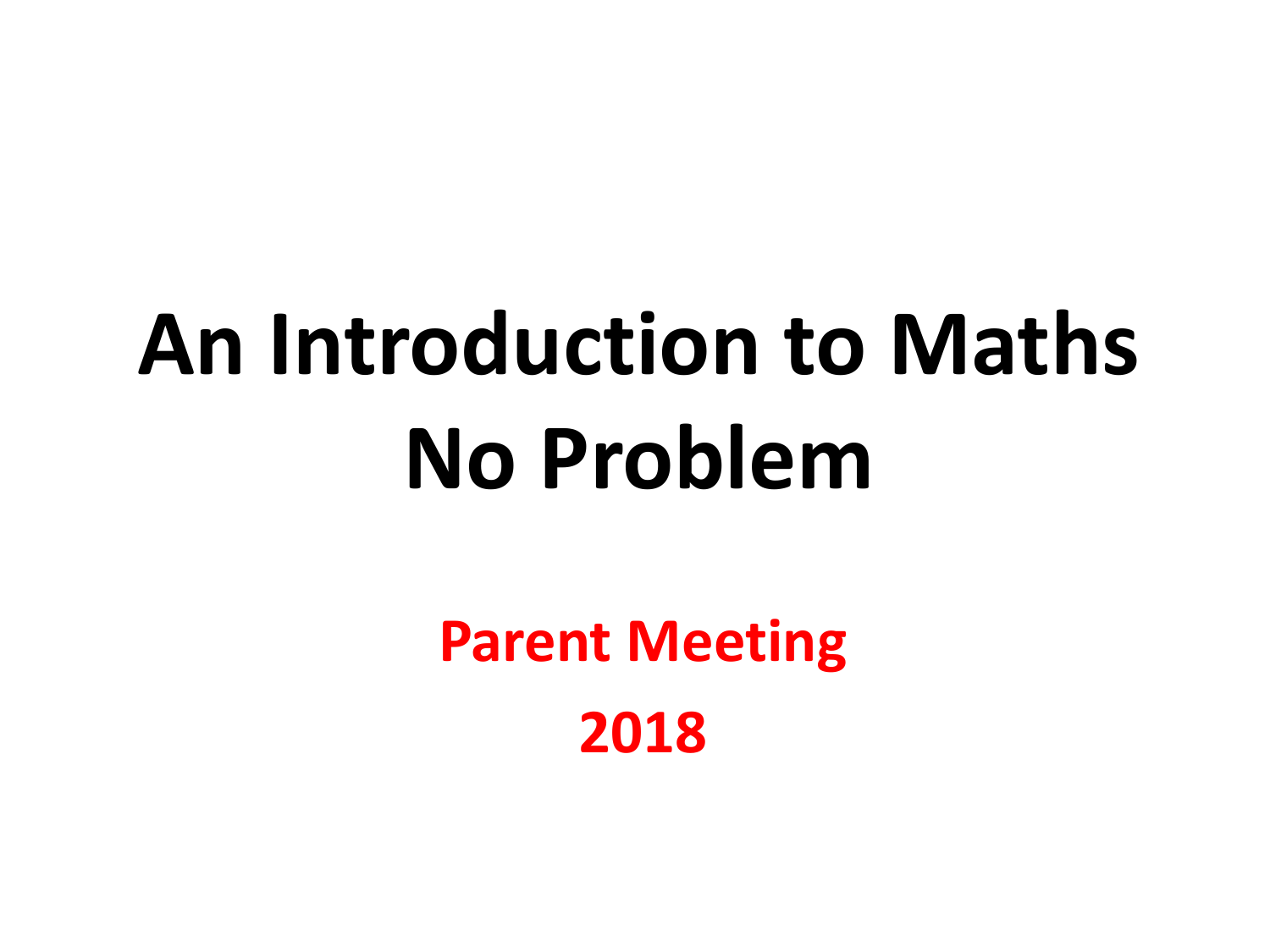## Outline of meeting

- Presentation outlining our approach to maths – Maths No Problem. (30 mins)
- Year Group Station MNP lesson and how to help your child.
- Questions & exploration of resources (10mins)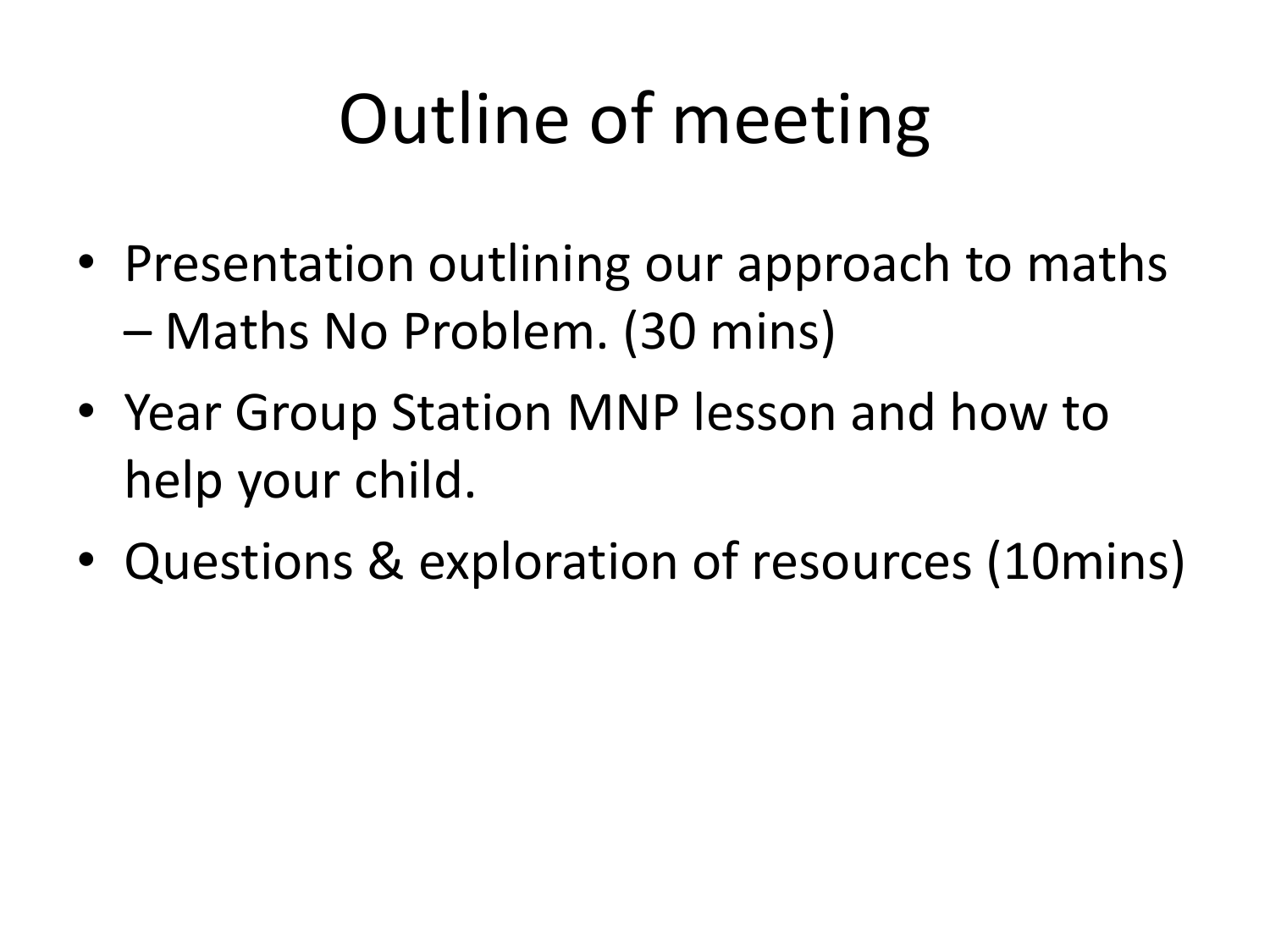## Aims of presentation

- Why we use Maths No Problem?
- Key principles
- What does a lesson look like?
- Importance of concrete equipment and visual models:
	- ten-frames
	- number bonds models
	- bar modelling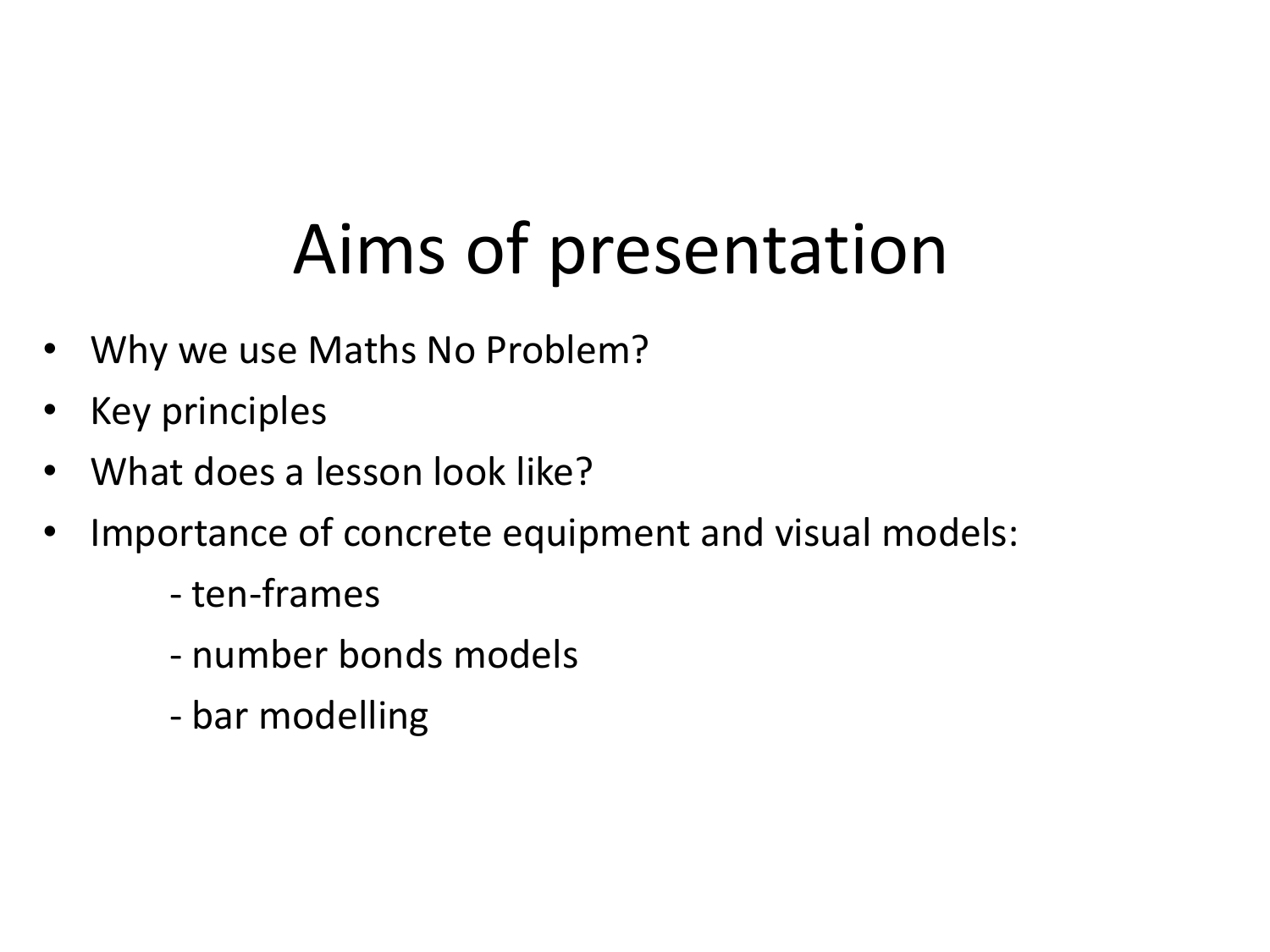### **Singapore Education**

Singapore hasn't always had great Maths performance.

It was ranked 16th out of the 26 countries participating in the 1983 SIS study.

The government recognised this was not good enough for an economy entirely dependent on its human resources, so they started examining leading teaching concepts in the early 1980s.

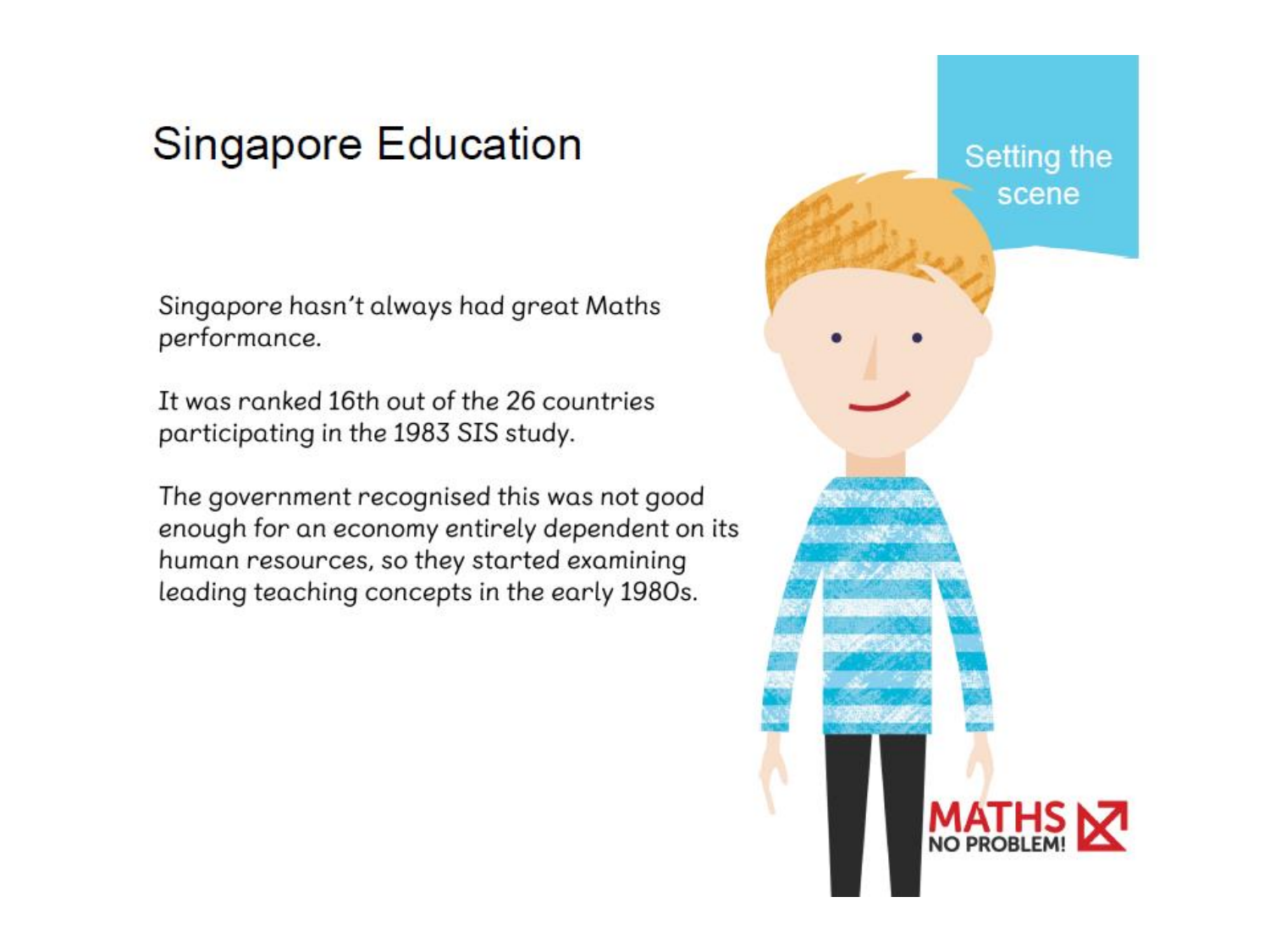### **TIMSS Benchmark 2011**



Grade 8 is the same age as UK Year<sub>9</sub>

Singapore used to be part of Malaysia and previous to changing how they teach in the 1980s their results were identical to **Malaysia** 

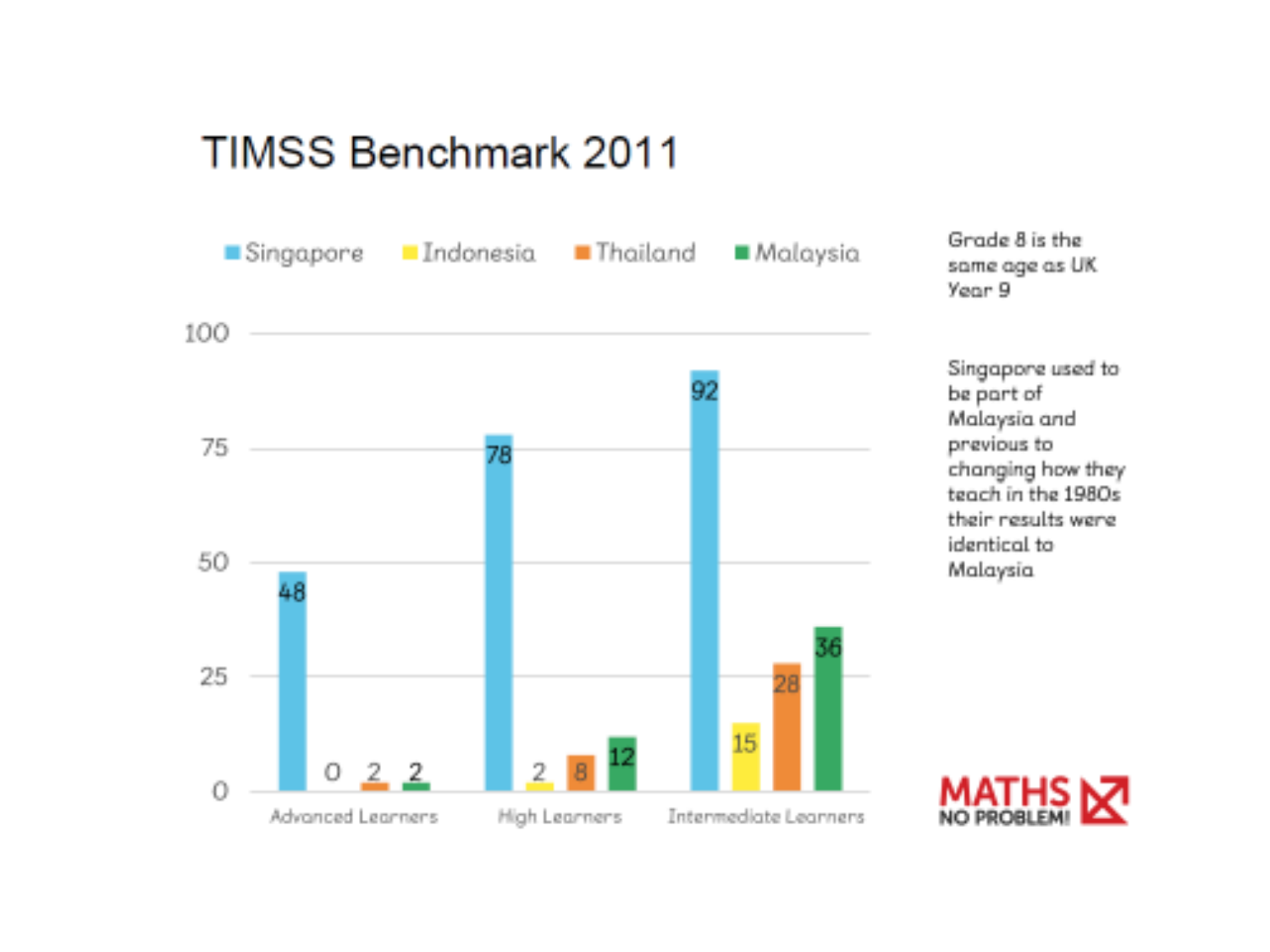### National Curriculum 2014:

#### **Aims**

The national curriculum for mathematics aims to ensure that all pupils:

• become **fluent** in the fundamentals of mathematics, including through varied and frequent practice with increasingly complex problems over time, so that pupils develop conceptual understanding and the ability to recall and apply knowledge rapidly and accurately

• **reason** mathematically by following a line of enquiry, conjecturing relationships and generalisations, and developing an argument, justification or proof using mathematical language

• can **solve problems** by applying their mathematics to a variety of routine and nonroutine problems with increasing sophistication, including breaking down problems into a series of simpler steps and persevering in seeking solutions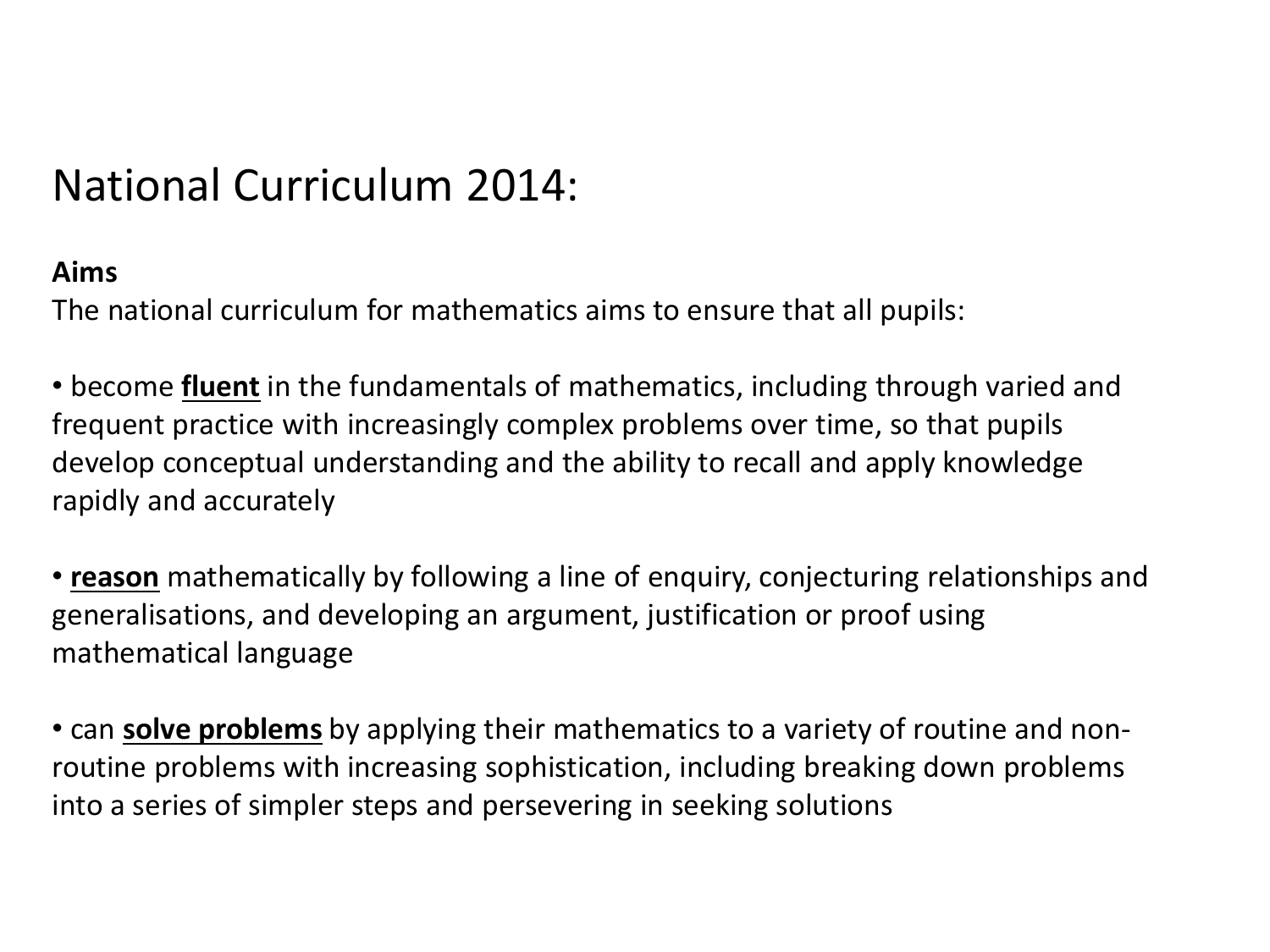## **Differentiation** Enrichment and higher-level thinking

Taking a mastery approach, differentiation occurs in the **support and intervention**  provided to different pupils, **not in the topics taught**, particularly at earlier stages. There is **no differentiation in content taught**, but the **questioning and scaffolding**  individual pupils receive in class as they work through problems will differ, with **higher attainers challenged through more demanding problems** which deepen their knowledge of the same content. **Pupils' difficulties and misconceptions are identified through immediate formative assessment** and addressed with **rapid intervention** – commonly through individual or small group support later the same day: there are very few "closing the gap" strategies, because there are very few gaps to close.

- **- Extension through developing reasoning skills and tackling unfamiliar problems.**
- **- Support through use of concrete equipment and visual models**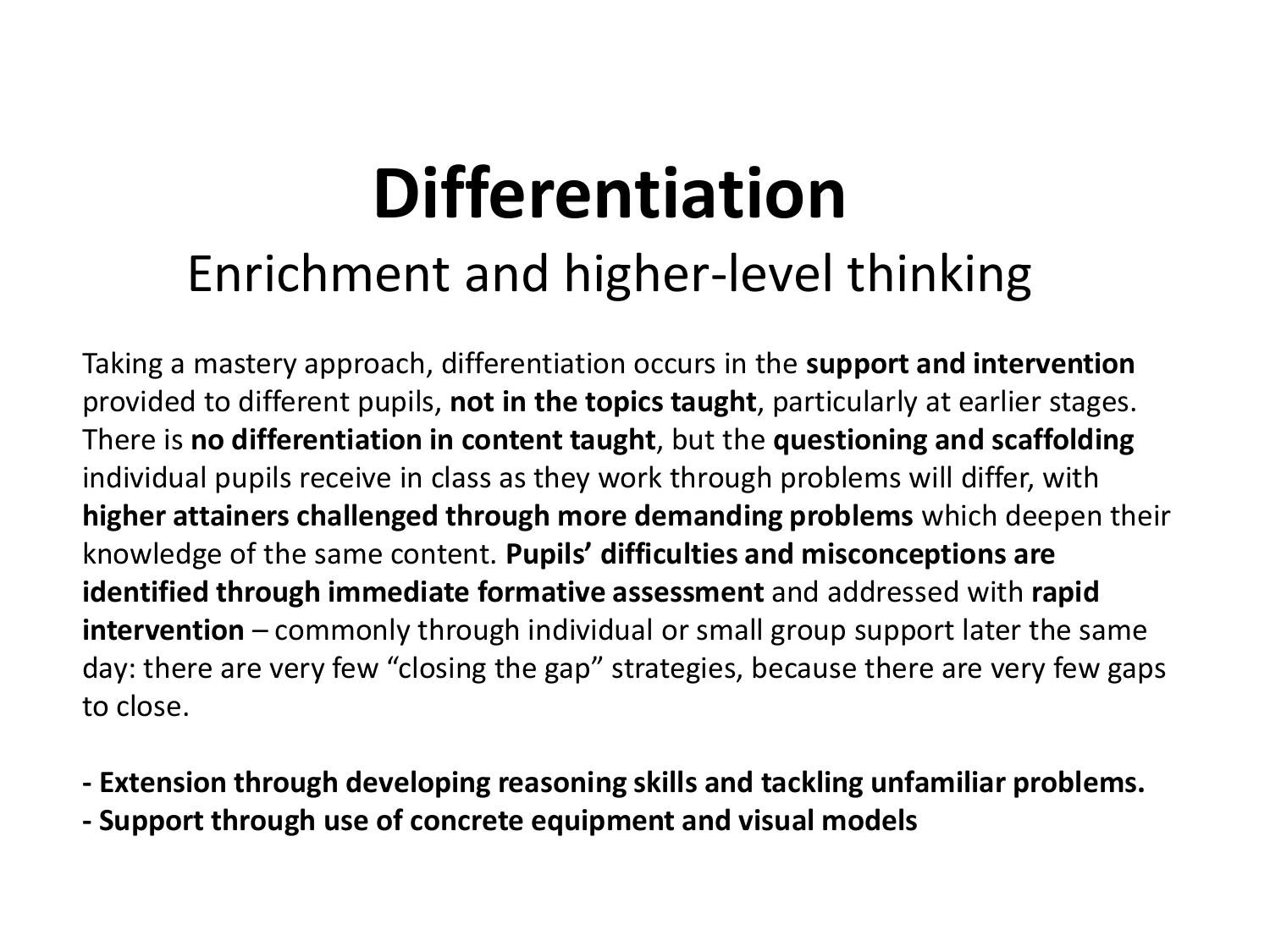### Working with pupils core competencies

#### Problem solving is at the heart of mathematics

The focus is not on rote procedures, rote memorisation or tedious calculation but on relational understanding.

Pupils are encouraged to solve problems working with their core competencies, in particular:





- Generalisation
- Make decisions



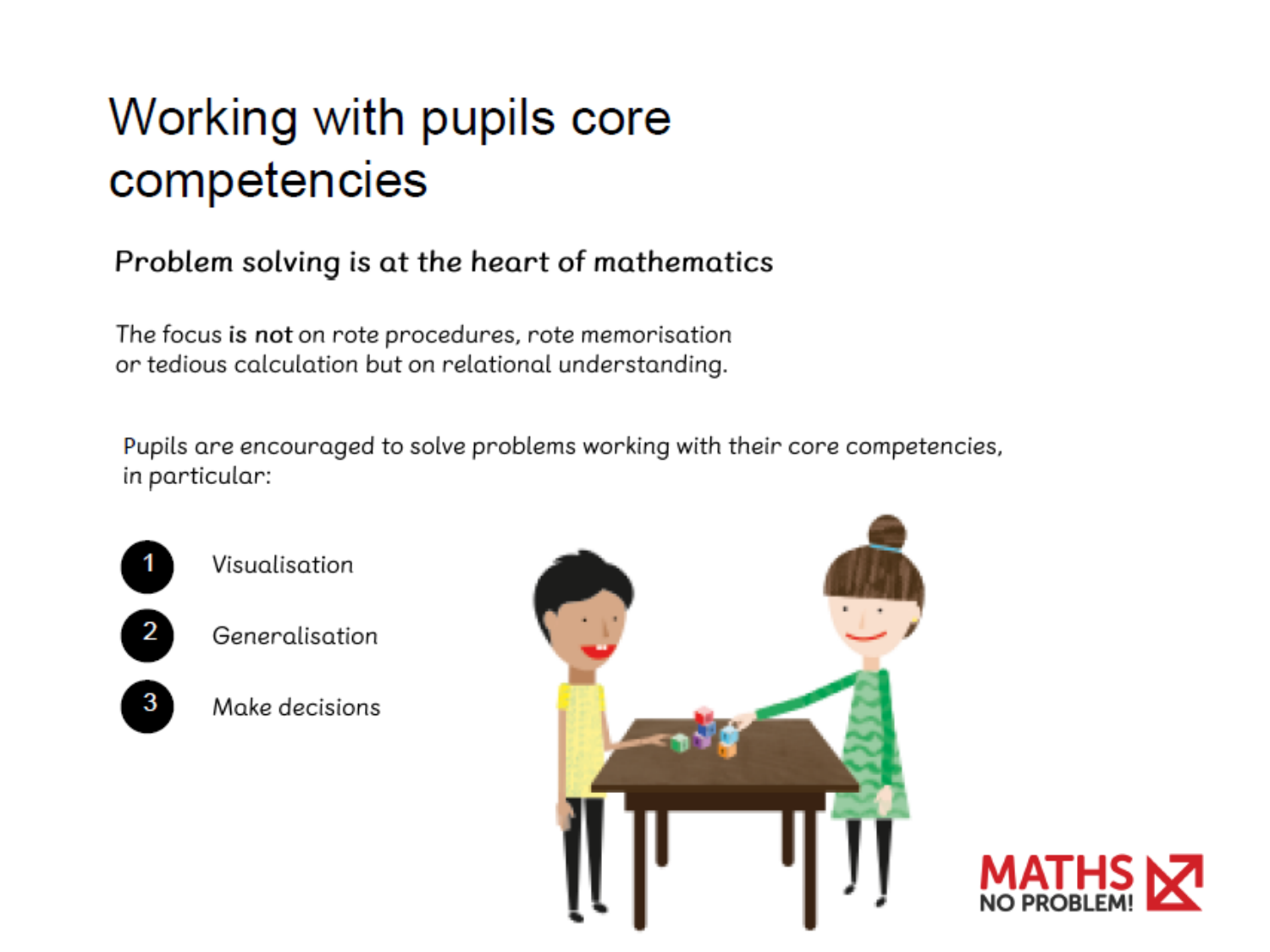

## What does a lesson look like?

**Can you draw out what you did?**

**Show me what that looks like using your equipment.**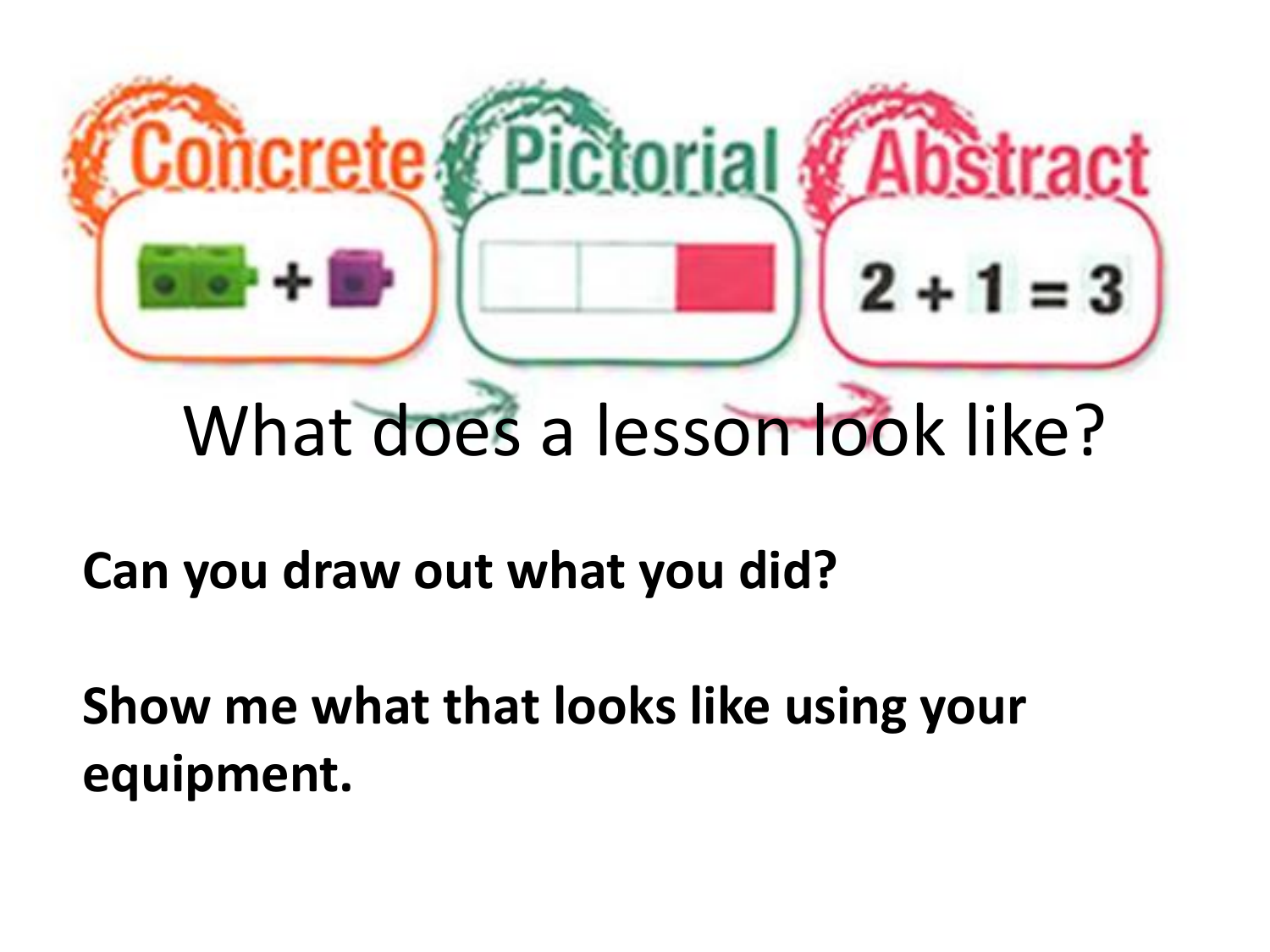### How lessons are taught

Concepts merge from one chapter to the next. Chapters are broken down into chunks called lessons.

Lessons typically are broken into three parts and can last one or more days.

Pupils master topics before moving on.



The three parts to a lesson are:



Anchor task  $$ the entire class spends a long time on one question guided by the teacher



Guided practice practice new ideas in groups guided by the teacher



Independent practice  $$ practice on your own

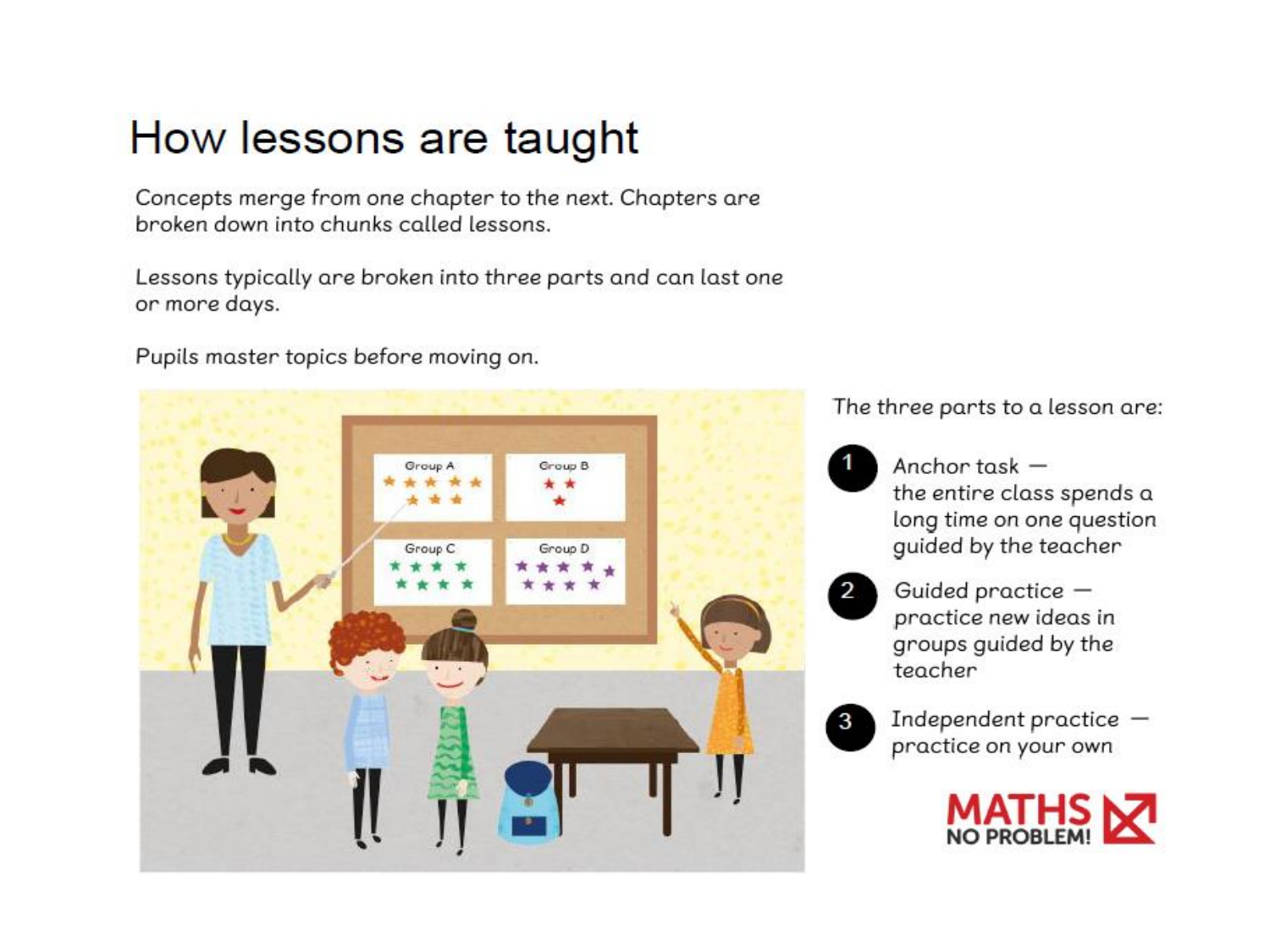## **Adding with Renaming**



#### In Focus

5608 tickets for a charity concert were sold before the day of the concert. On the day of the concert, another 1235 tickets were sold.

How can we find the total number of concert tickets sold?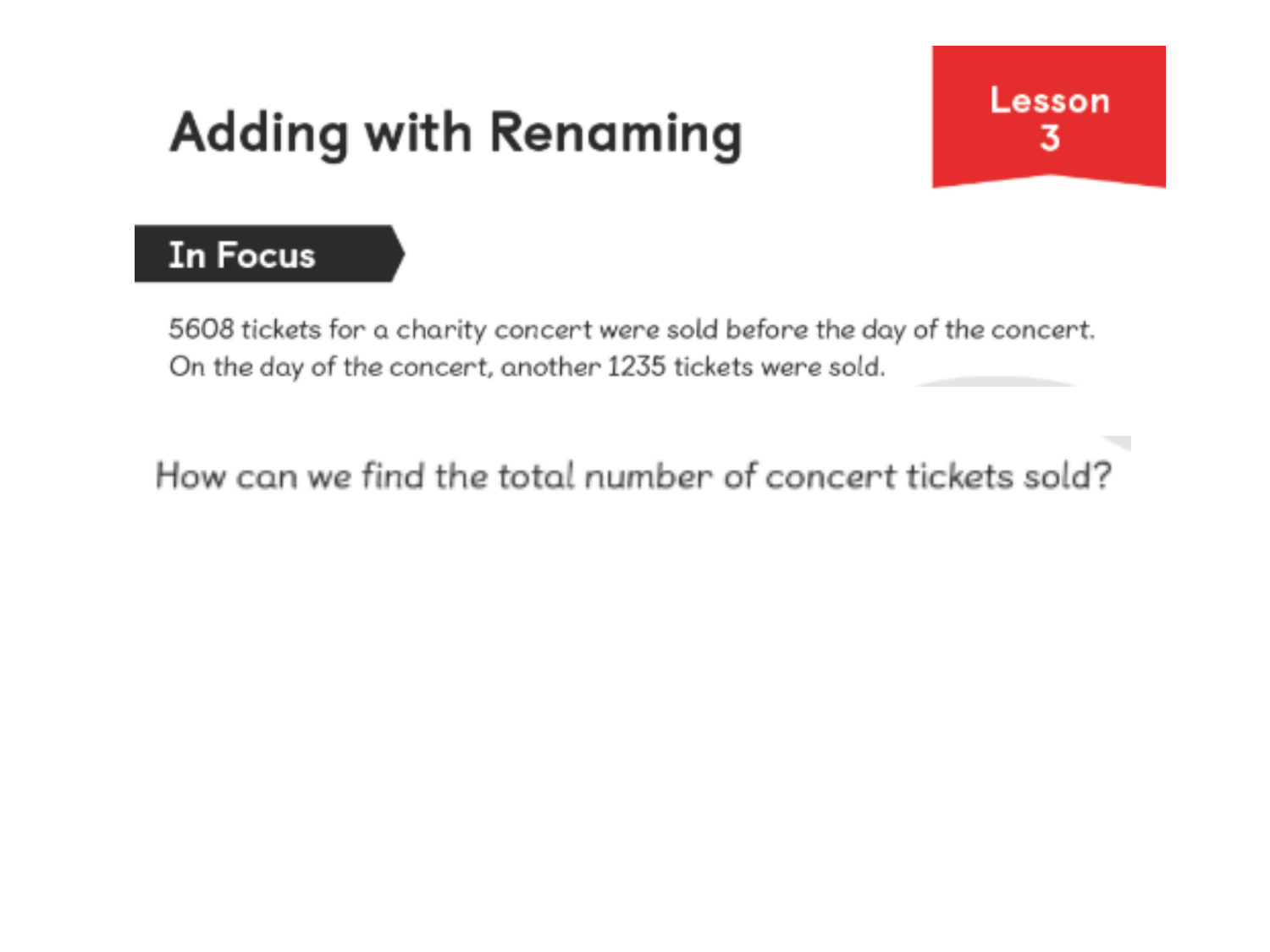## **Adding with Renaming**



#### In Focus

5608 tickets for a charity concert were sold before the day of the concert. On the day of the concert, another 1235 tickets were sold.

How can we find the total number of concert tickets sold?

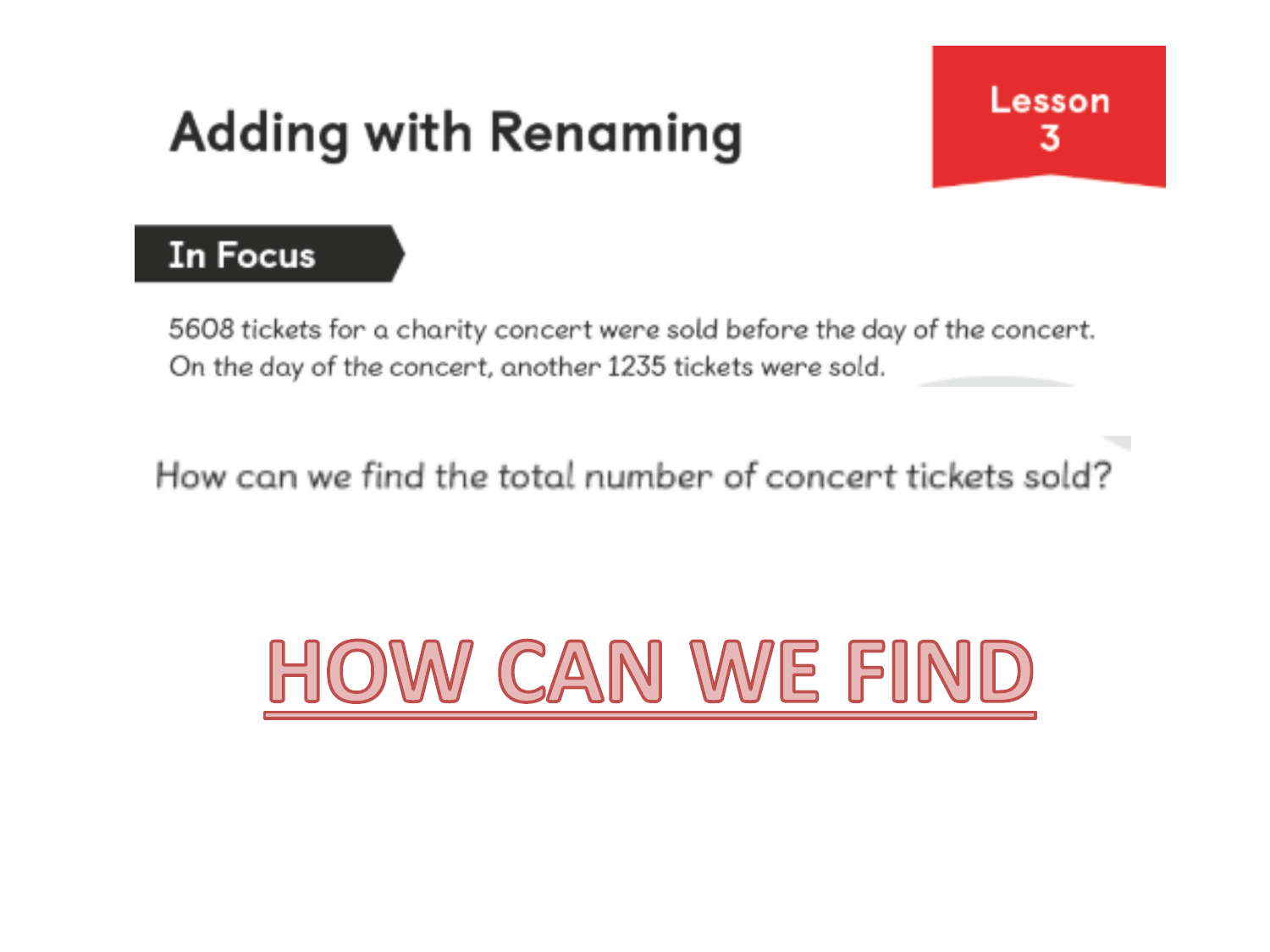### **In Focus**

5608 tickets for a charity concert were sold before the day of the concert. On the day of the concert, another 1235 tickets were sold.





How can we find the total number of concert tickets sold?

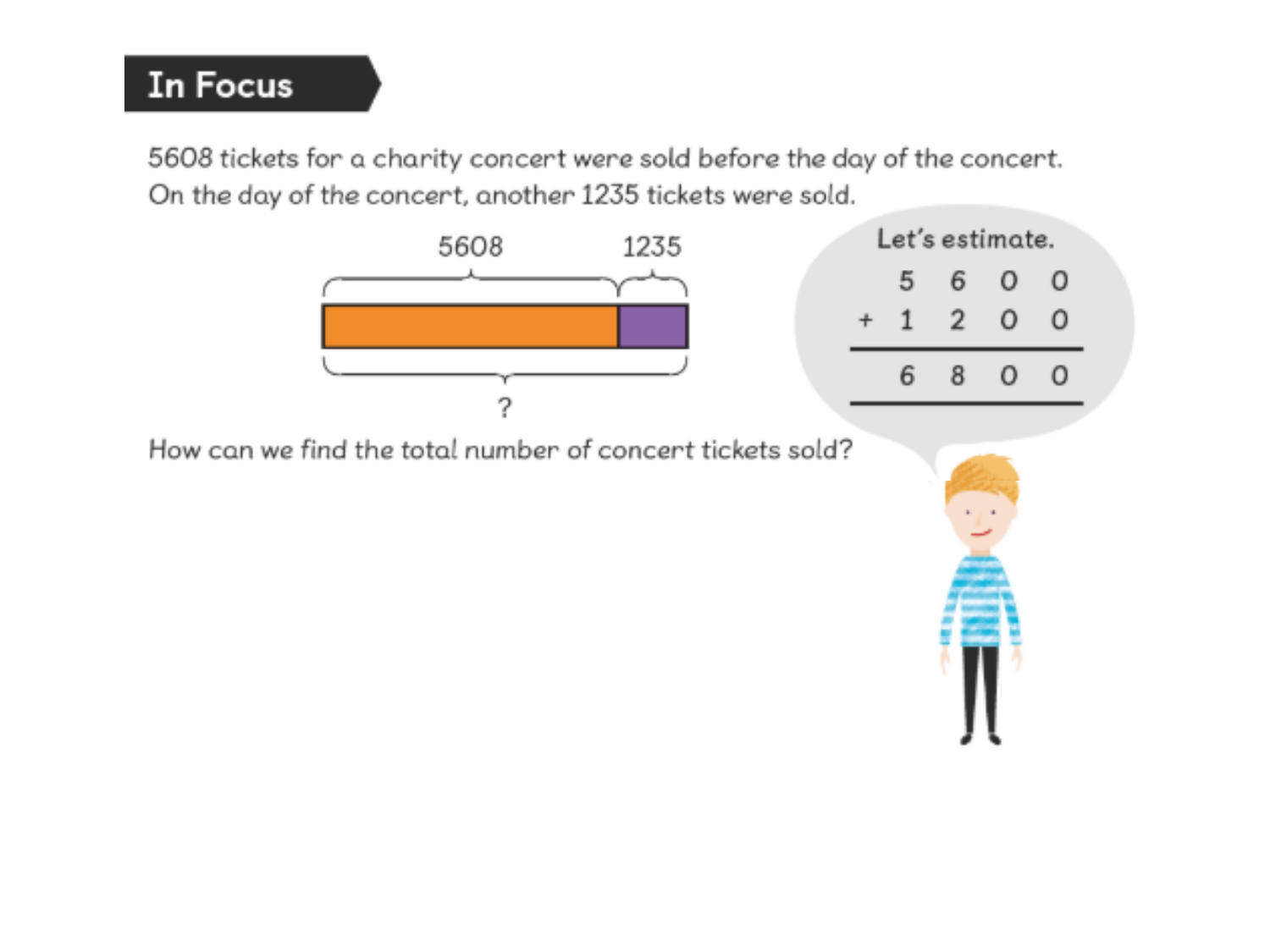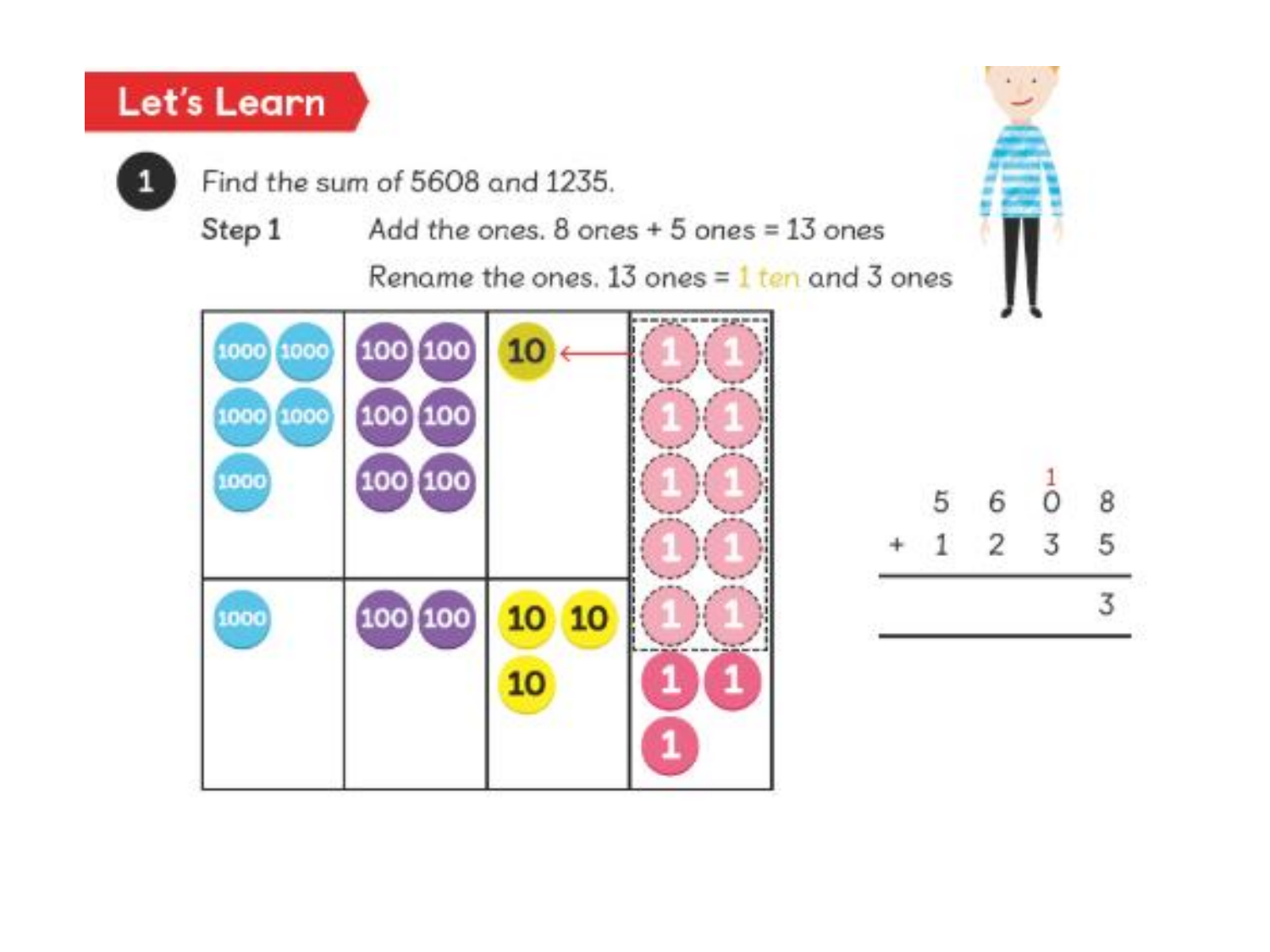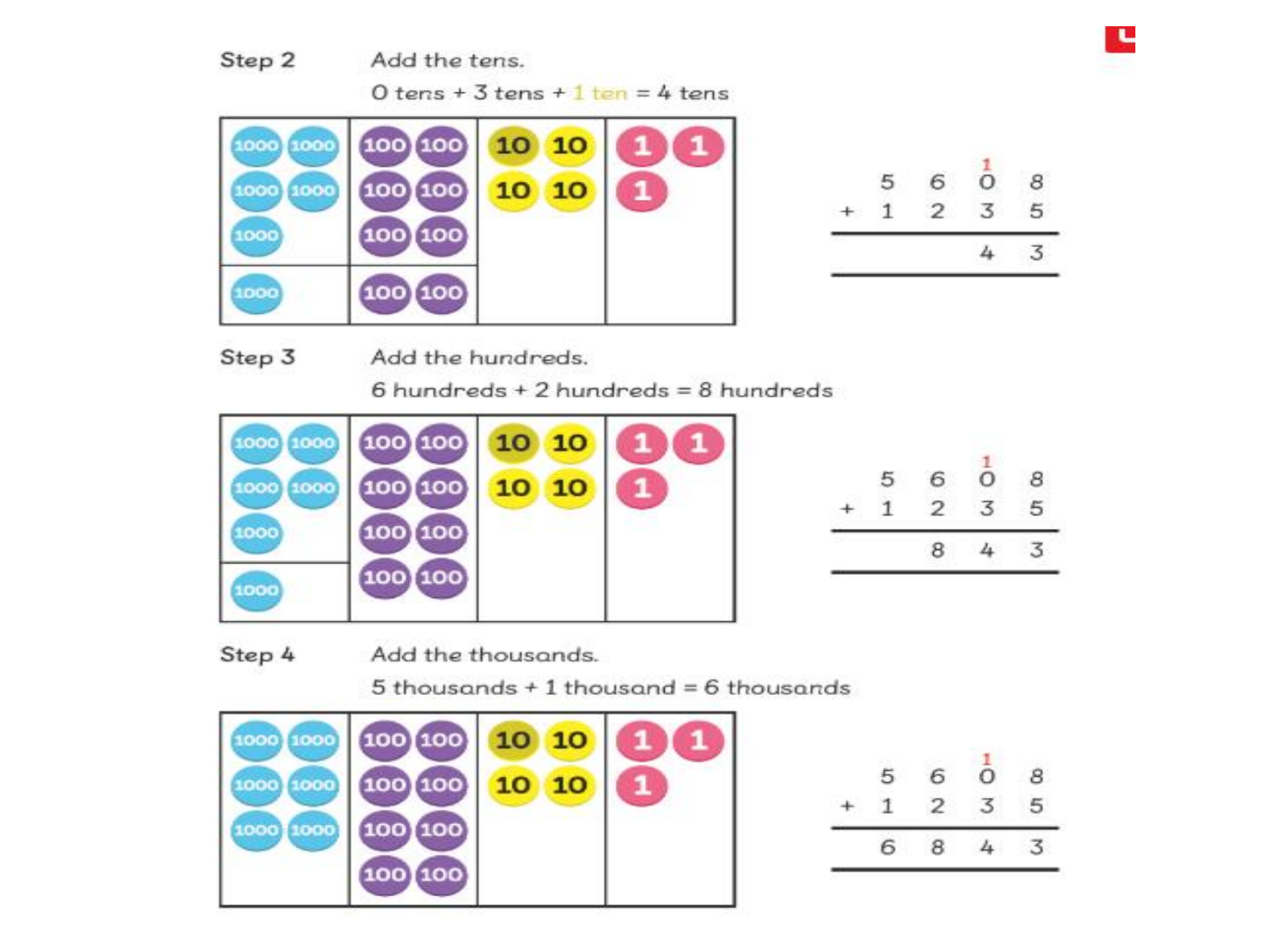



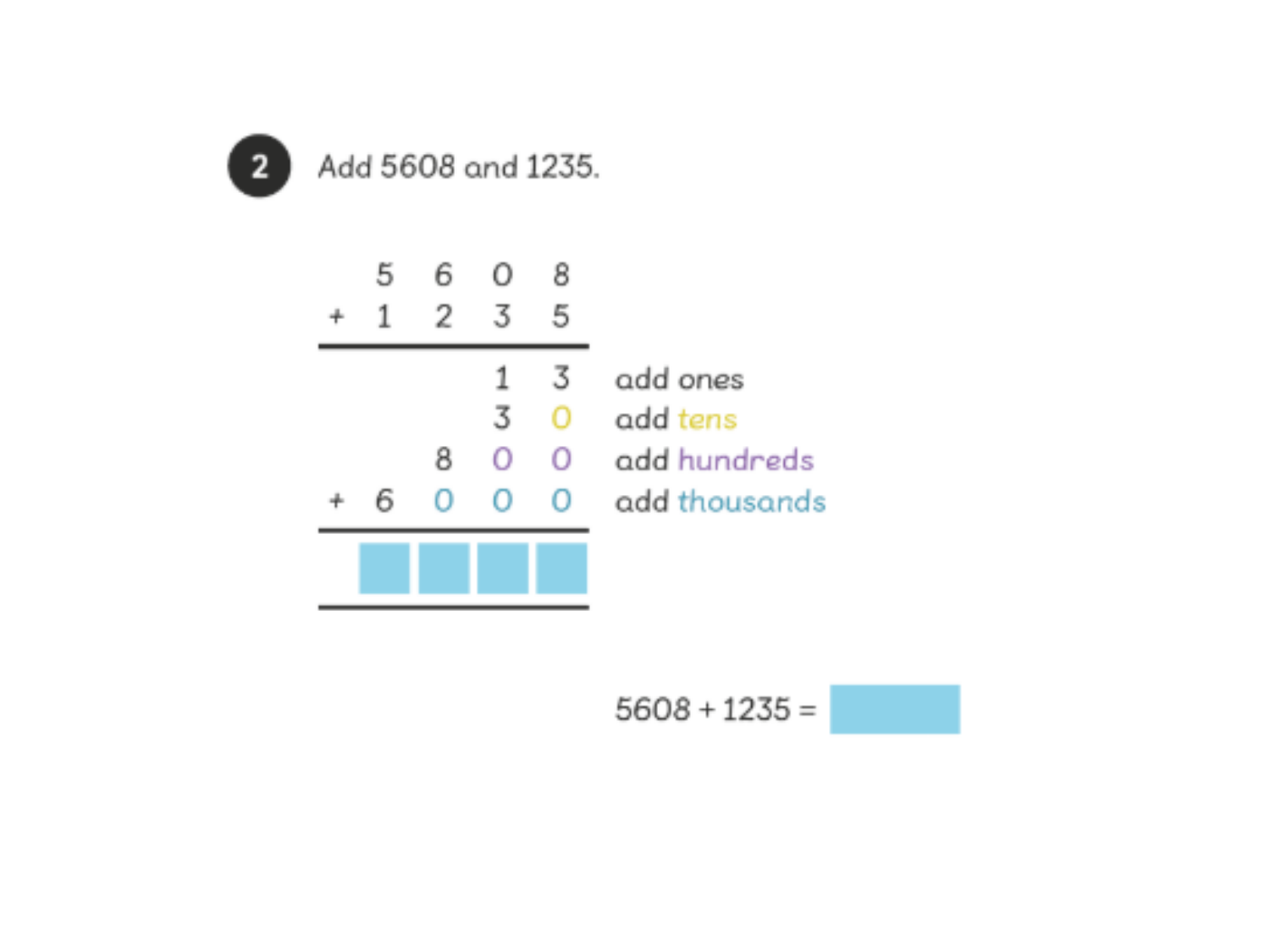| Guided Practice |                   |              |                                      |   |                     |              |   |  |     |                   |                |                |   |   |  |
|-----------------|-------------------|--------------|--------------------------------------|---|---------------------|--------------|---|--|-----|-------------------|----------------|----------------|---|---|--|
| 1               | Find the sum.     |              |                                      |   |                     |              |   |  |     |                   |                |                |   |   |  |
|                 | (a) 2139 and 4056 |              |                                      |   |                     |              |   |  |     |                   |                |                |   |   |  |
|                 | (b)               | 6257 and 324 |                                      |   |                     |              |   |  |     |                   |                |                |   |   |  |
|                 |                   |              | vvorksneet ə<br>Adding with Renaming |   |                     |              |   |  |     |                   |                |                |   |   |  |
|                 |                   | $1$ Add.     |                                      |   |                     |              |   |  |     |                   |                |                |   |   |  |
|                 |                   | $(\alpha)$   |                                      |   | $1 \quad 3 \quad 2$ |              | 5 |  | (b) |                   | 2              | 4              | 7 | 6 |  |
|                 |                   |              | $^{+}$                               | 1 | 6                   | 3            | 5 |  |     | $\ddot{}$         | 1              | 4              | 1 | 5 |  |
|                 |                   |              |                                      |   |                     |              |   |  |     |                   |                |                |   |   |  |
|                 |                   | (c)          |                                      | 3 | 2                   | 3            | 7 |  | (d) |                   | 4              | $\mathbf{1}$   | 6 | 9 |  |
|                 |                   |              | $\! + \!\!\!\!$                      | 4 | 5                   | 2            | 8 |  |     | $\! + \!\!\!\!$   | $\overline{2}$ | 7              | 0 | 4 |  |
|                 |                   |              |                                      |   |                     |              |   |  |     |                   |                |                |   |   |  |
|                 |                   | (e)          |                                      | 3 | 4                   | 2            | 8 |  | (f) |                   | 1              | 2              | 3 | 9 |  |
|                 |                   |              | $^{+}$                               | 1 | 2                   | $\mathbf{1}$ | 8 |  |     | $\qquad \qquad +$ | 8              | $\overline{2}$ | 0 | 3 |  |
|                 |                   |              |                                      |   |                     |              |   |  |     |                   |                |                |   |   |  |
|                 |                   | (g)          |                                      | 1 | 6                   | 3            | 5 |  | (h) |                   | 7              | 2              | 7 | 6 |  |
|                 |                   |              | $\ddot{}$                            | 4 | 2                   | 3            | 9 |  |     | $^{+}$            | 2              | 3              | 1 | 4 |  |
|                 |                   |              |                                      |   |                     |              |   |  |     |                   |                |                |   |   |  |

Estimate the sum before you calculate.



Other activities to support practising the skill required.

Children are extended at all levels through questioning.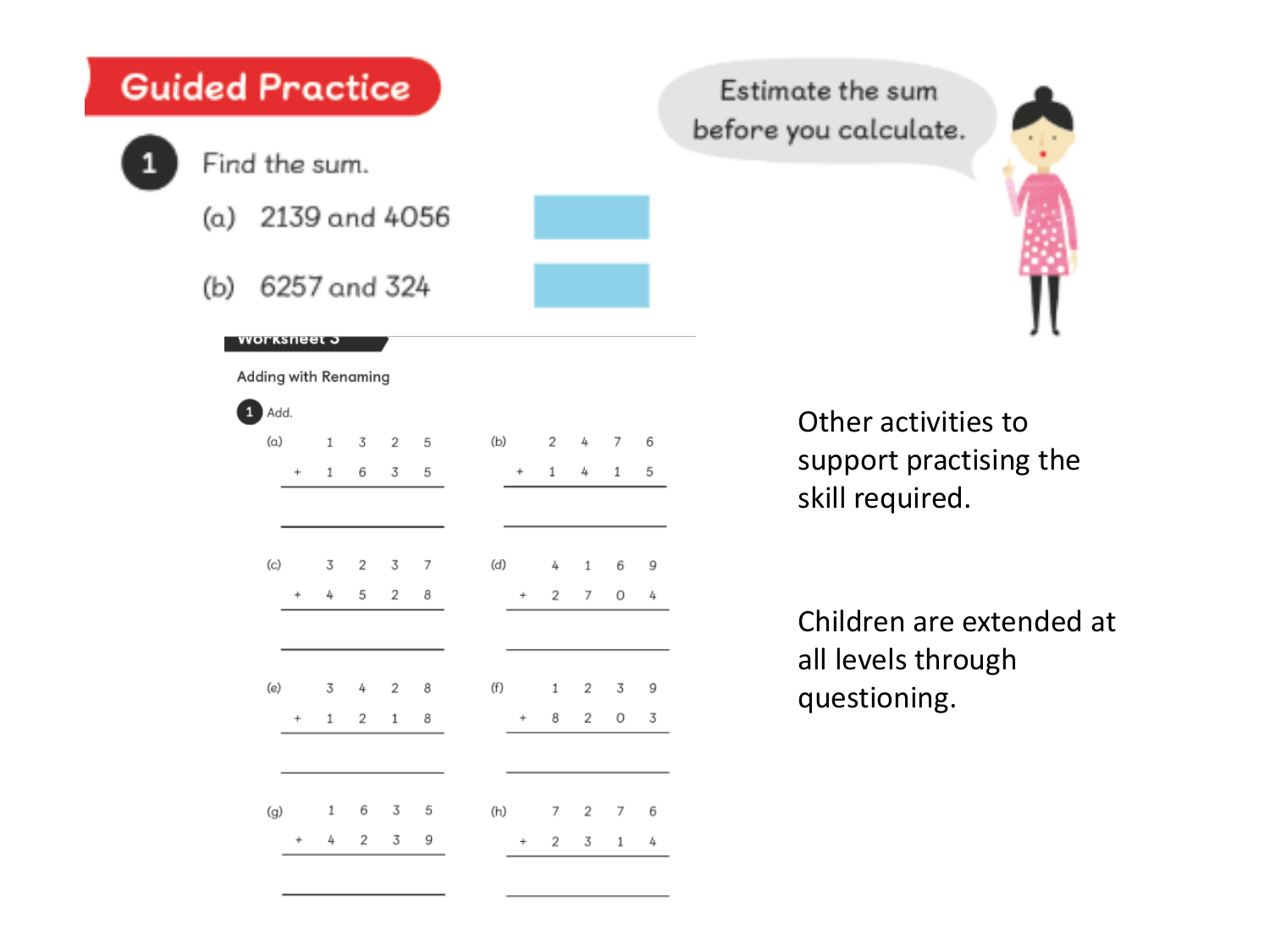## **What impact will Maths No Problem have on our children?**

- Children will have a greater conceptual understanding of number and calculation. They will be able to visualise and generalise more readily due to a more in-depth understanding.
- Struggling learners will be fully supported through accessing concrete equipment and use of visual models to support understanding
- Confident learners will be challenged through exposure to unfamiliar problems, development of reasoning skills and exploring multiple ways to manipulate numbers and solve problems
- All learners will access teaching of content which matches the expectations of the 2014 curriculum in England and be supported further if needed in order to access this. The resources match the expectations for formal written methods set by the government, alongside greater understanding (in order to reach 'mastery').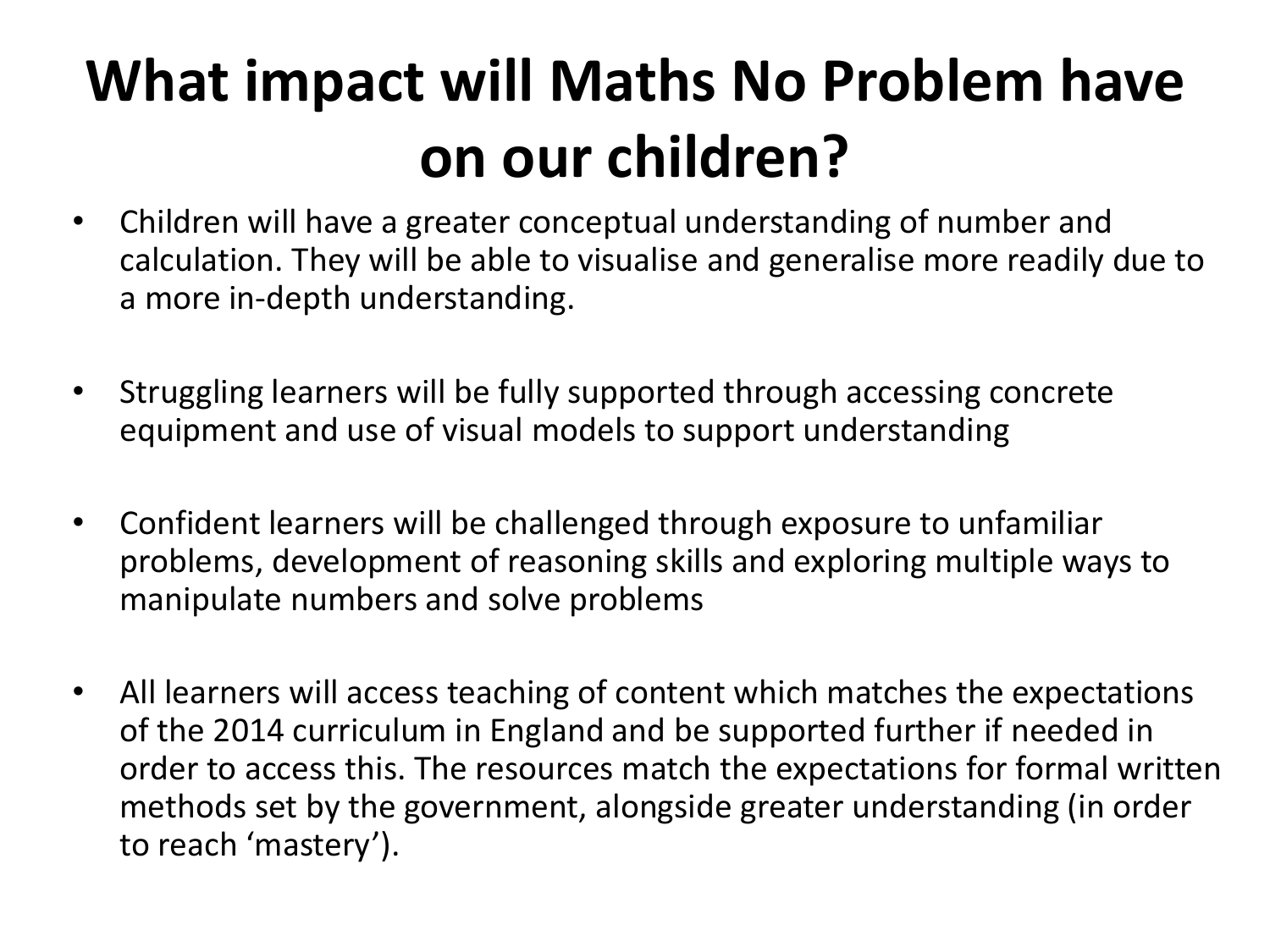• workstation (year group) of your choice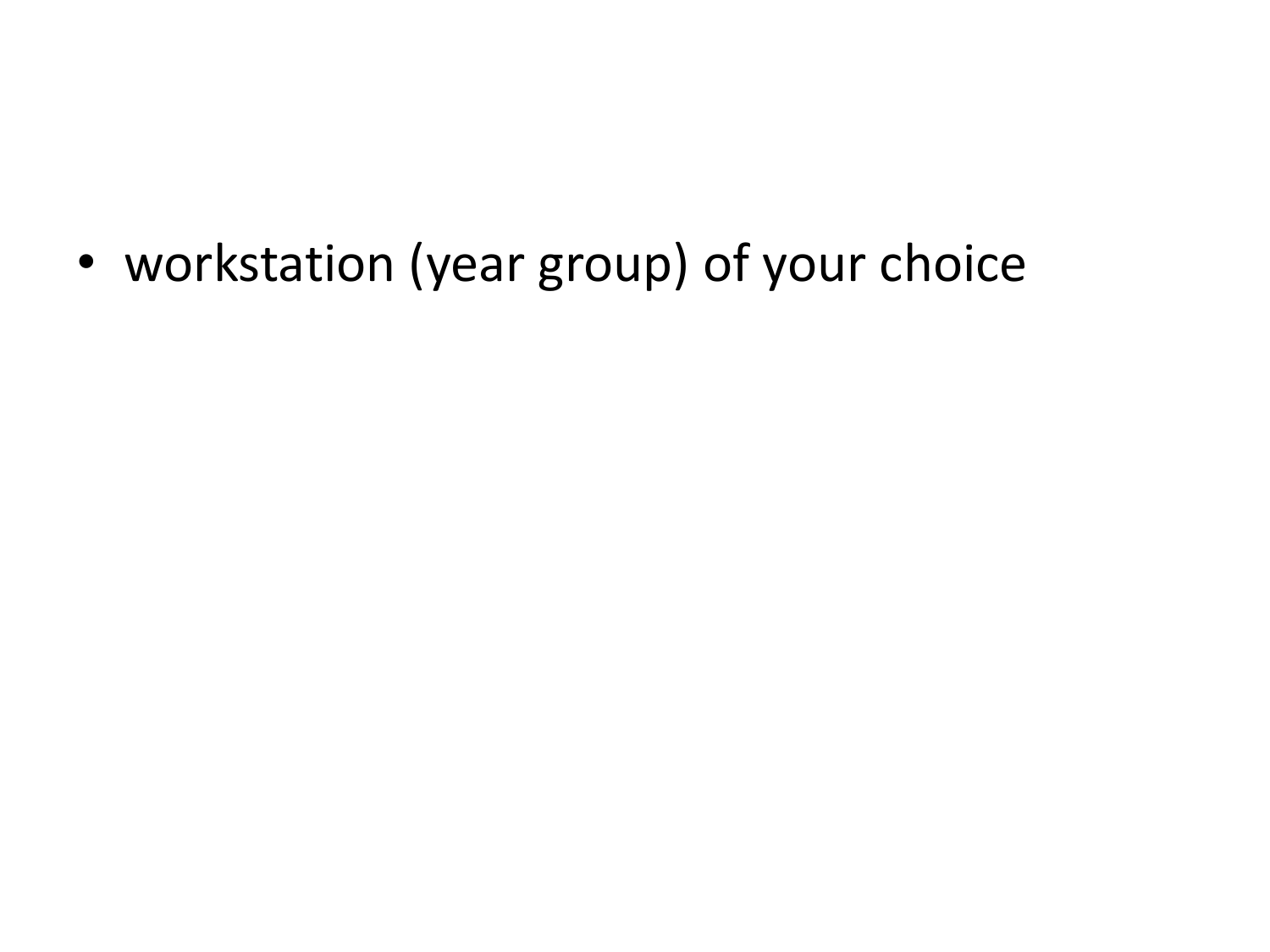#### **Maths at Home**

Resources are ideal – these can be purchased from a wide variety of popular websites. When children are stuck at home: Re-affirm the instructions.

Ask children how they might solve the problem. Can they draw anything to support the problem and explain to you how they would solve it. Review the efficient written method from our calculation policy – an update will becoming soon to showcase the concrete method to support this journey. Ask the children to speak to their teacher for support.